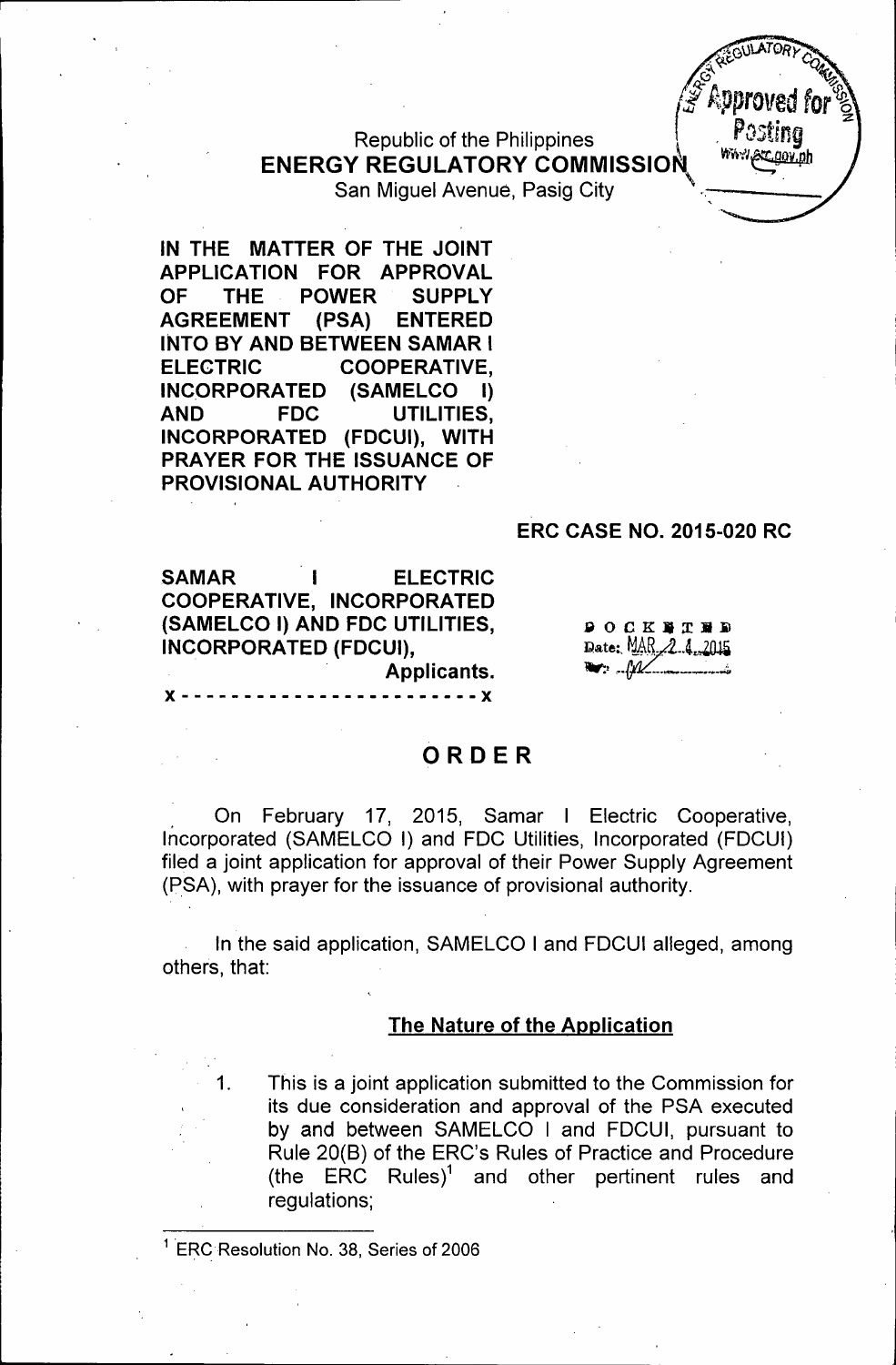### The Applicants

- 2. SAMELCO I was created pursuant to the provisions of Republic Act No. 6038 or the National Electrification Administration (NEA) Act, as amended by Presidential Decree No. 269. Pursuant to this Decree, it was incorporated and registered on February 27, 1974 with principal office at Barangay Carayman, Calbayog City. It serves the power requirements of Almagro, Calbayog City, Gandara, Matuguinao, Pagsanghan, San Jorge, Santa Margarita, Santo Nino, Tagapul-an and Tarangnan, all in the Province of Samar;
- 3. FDCUI is a corporation duly organized and existing under the Philippine Laws, with principal office address at the 23<sup>rd</sup> Floor PBCom Tower, 6795 Ayala Avenue corner V.A.<br>Rufino St., Makati City. It was formerly known and It was formerly known and registered under the name ALG Renewable Energy Holdings, Incorporated. It is a wholly owned subsidiary of Filinvest Development Corporation (FDC);

# Compliance with Pre-filing Requirements

- 4. In compliance with Rule 6 of the ERC Rules and in support of the instant application for approval of the PSA, copies of the joint application (including annexes) were furnished to the respective legislative bodies of Calbayog City and the Province of Samar, where SAMELCO I principally operates;
- 5. Likewise, a copy of the joint application (including annexes) was furnished to the City of Makati where FDCUI principally operates;
- 6. The entire joint application (excluding annexes) was published in a newspaper of general circulation within the areas where SAMELCO I and FDCUI principally operate;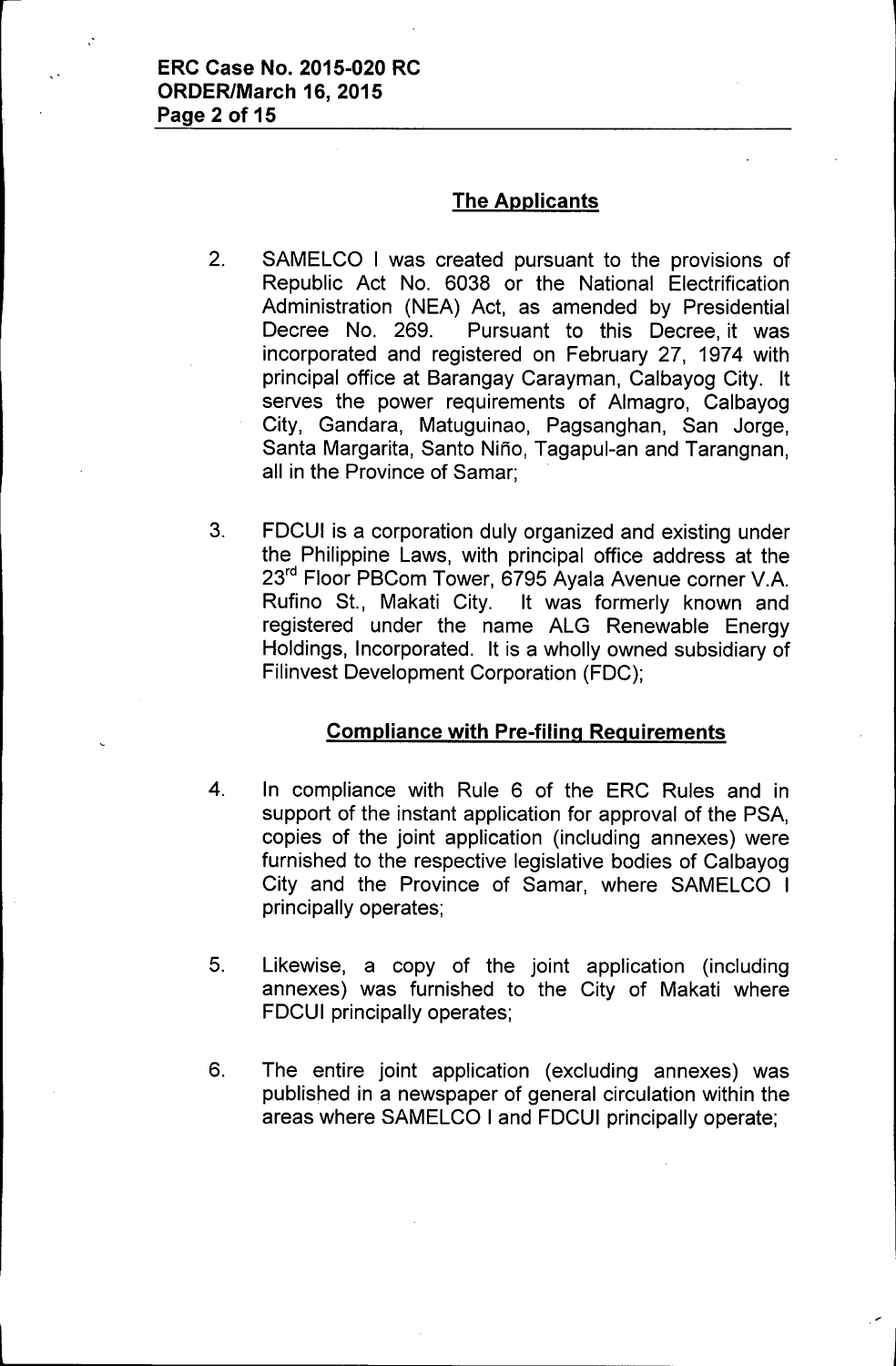# **SAMELCO I's Power Situation**

- 7. SAMELCO I currently sources bulk of its electricity requirements from the Power Sector Assets and Liabilities Management Corporation (PSALM) and the Wholesale Electricity Spot Market (WESM). However, on December 25, 2014, its bilateral contract with PSALM expired;
- 8. To. ensure continuous supply and security of electricity within its franchise area, SAMELCO I signed with FDCUI on December 22, 2014, a PSA for a contracted demand of 4 MW for two (2) years from December 26, 2014 to December 25, 2016. The power requirements for SAMELCO I shall be sourced from the Unified Leyte Geothermal Power Plant (ULGPP) Output administered by FDCUI;
- 9. SAMELCO I has forecasted and simulated the effect of the inclusion of the power supplied by FDCUI from the Output of the ULGPP, taking into consideration the reduced supply from the PSALM, to wit:

| With FDCUI - ULGPP    | PhP6.3900/kWh   |
|-----------------------|-----------------|
| Without FDCUI - ULGPP | PhP6.3941/kWh   |
| <b>Rate Impact</b>    | (PhP0.0041/kWh) |

### **The Selection** of an **Independent Power Producer Administrator UPPAl for the Strips of the ULGPP**

- 10. On November 7, 2013, PSALM conducted the opening of bids for the selection and appointment of IPPAs for the Strips of Energy of the ULGPP located in Tongonan, Leyte;
- 11. FDCUI was selected as the winning bidder for the 40 MW Strips of Energy of the ULGPP. The Notice of Award was issued by PSALM on January 29,2014;

The Region. VIII electric cooperatives (R8 ECs) have undertaken a competitive selection process (CSP) in September 2014 inviting power suppliers to participate in the Joint Competitive Power Supply Procurement (JCPSP) process for the short-term supply of power of the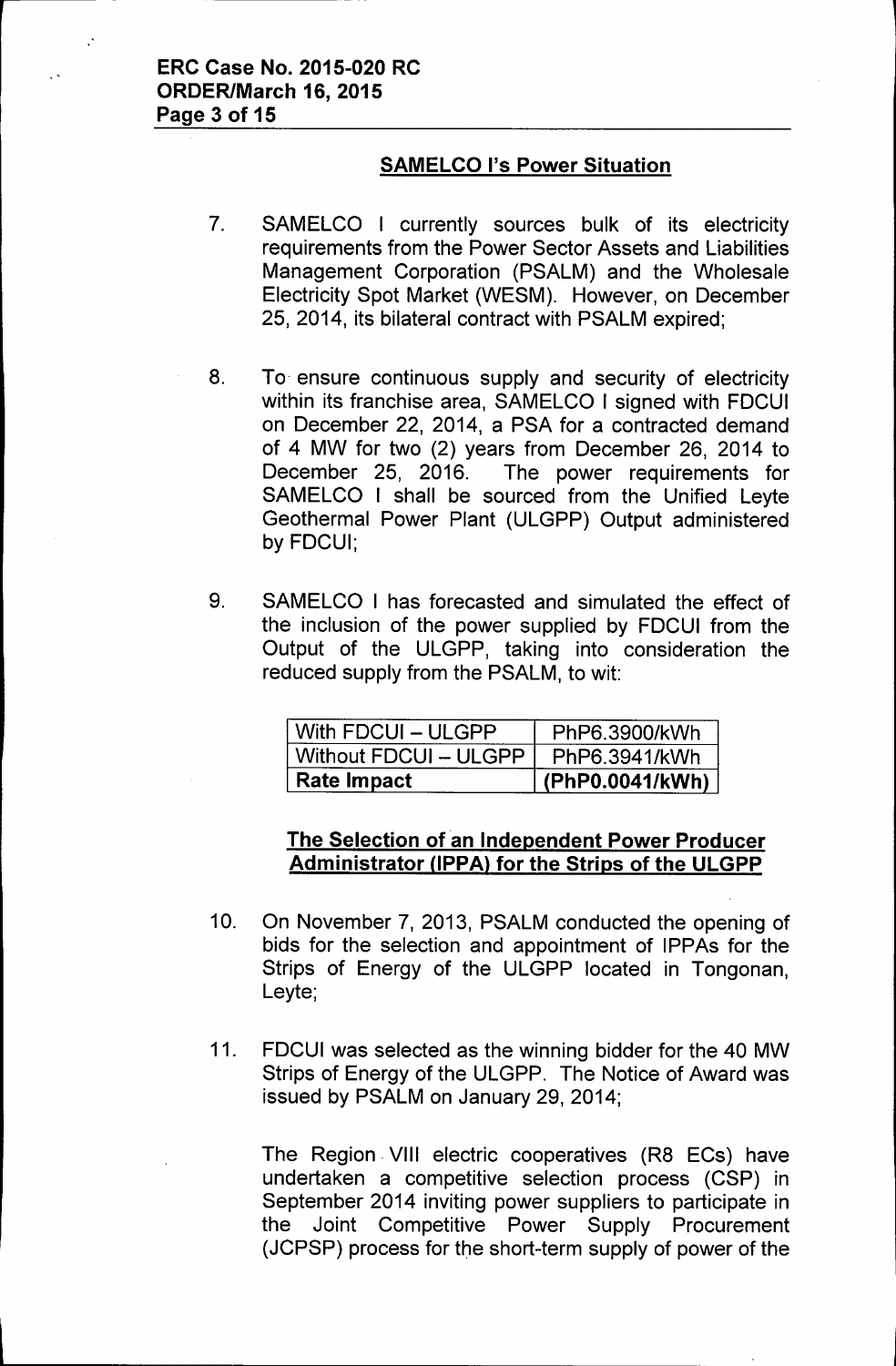eleven Region 8 member-ECs for the Contract Years 2015 to 2018. Qualified bidders which signified interest to participate in the bidding process were provided with the Instructions to Bidders, Checklist of Eligibility and Bid Requirements, which include the legal, technical and financial requirements and Information Memorandum on the R8 JCPSP and member ECs;

As part of the bidding procedures, the eligibility and bid requirements submitted by each bidder were assessed while the technical and financial proposal (Bid Form) were separately and independently evaluated by calculating and comparing the effective price (PhP/kWh) of the power supply offered from the perspective of memberconsumers of the ECs (i.e., net passed-through generation rates);

The Bid with the lowest calculated effective price in a contract year was considered the Lowest Calculated Bid (LCB) and was subjected to post-qualification;

For the bidder/s that has/have passed the postqualification, its/their Bid/s was/were declared as the Lowest Calculated Responsive Bid(s). The ECs then awarded the PSAs to the Bidder/s whose Bid/s has/have been determined to be the Lowest Calculated Responsive Bid(s);

12. For the JCPSP process for the short-term supply of power of the Region 8 member ECs for the Contract Years 2015 to 2018, below is the Transaction Schedule indicating the activities conducted and the corresponding timetable:

| <b>Activities</b>                                     | <b>Date</b>                 |
|-------------------------------------------------------|-----------------------------|
| Publication and Invitation to Bid                     | September 24, 2014          |
| Payment of Bid Participation Fee   October 7-10, 2014 |                             |
| and Issuance of Bidding Documents                     |                             |
| <b>Pre-Bid Conference 1</b>                           | October 13, 2014            |
| Deadline of Submission of October 17, 2014            |                             |
| <b>Comments on Bidding Documents</b>                  |                             |
| Pre-Bid Conference 2                                  | October 23, 2014            |
| Issuance of Final Instructions                        | to $\vert$ October 27, 2014 |
| <b>Bidders</b>                                        |                             |
| Submission and Opening of Bids                        | November 7, 2014            |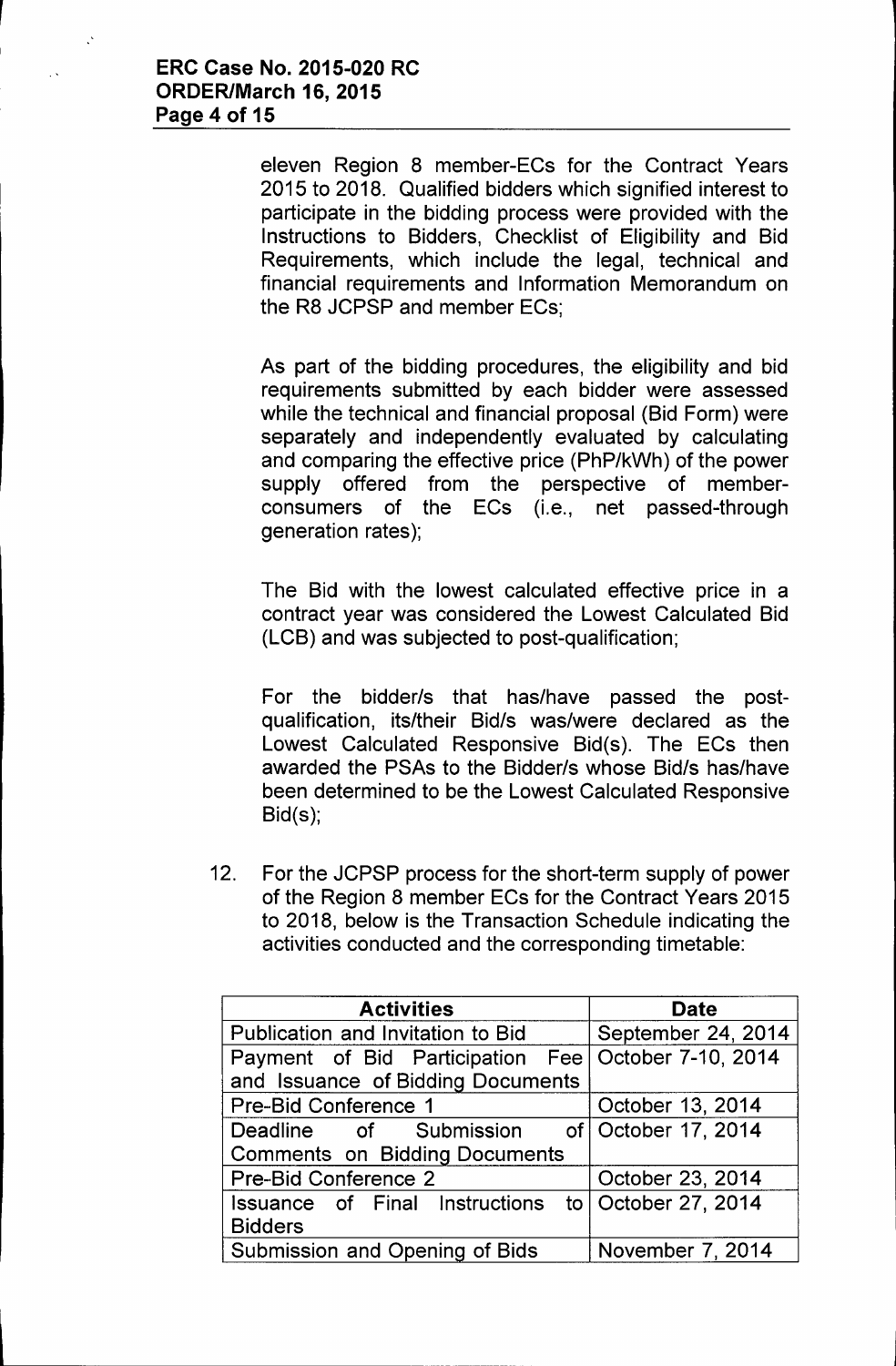| Declaration of Winning Bidders                     | November 14, 2014 |
|----------------------------------------------------|-------------------|
| Signing of Power Supply Agreements   December 2014 |                   |

# The PSA

13. After extensive negotiations with FDCUI, SAMELCO I signed on December 22, 2014, a PSA from the Strips of Energy of ULGPP for a contracted demand of 4 MW for two (2) years;

### *Executive Summary*

14. The PSA governs the relationship between the Supplier and the Customer for the sale of electric power. The electric power supply will be drawn from the Output of ULGPP. The Monthly Generation Charge is equal to Fixed Monthly Charge and Energy Charge. The PSA is subject to the Customer's security deposit, assignment and termination;

### *Salient Features*

- 15. The PSA between SAMELCO I and FDCUI contains the following salient terms and conditions:
	- a. Term. The PSA shall have a term of two (2) years or from December 26,2014 to December 25,2016;
	- b. Service Specification. They agreed to the following service specifications:

| <b>Contract</b><br>Year | <b>Duration</b>      | <b>Contracted</b><br>Capacity |
|-------------------------|----------------------|-------------------------------|
| 2015                    | December 26, 2014 to | 2,000                         |
|                         | December 25, 2015    |                               |
| 2016                    | December 26, 2015 to | 2,000                         |
|                         | December 25, 2016    |                               |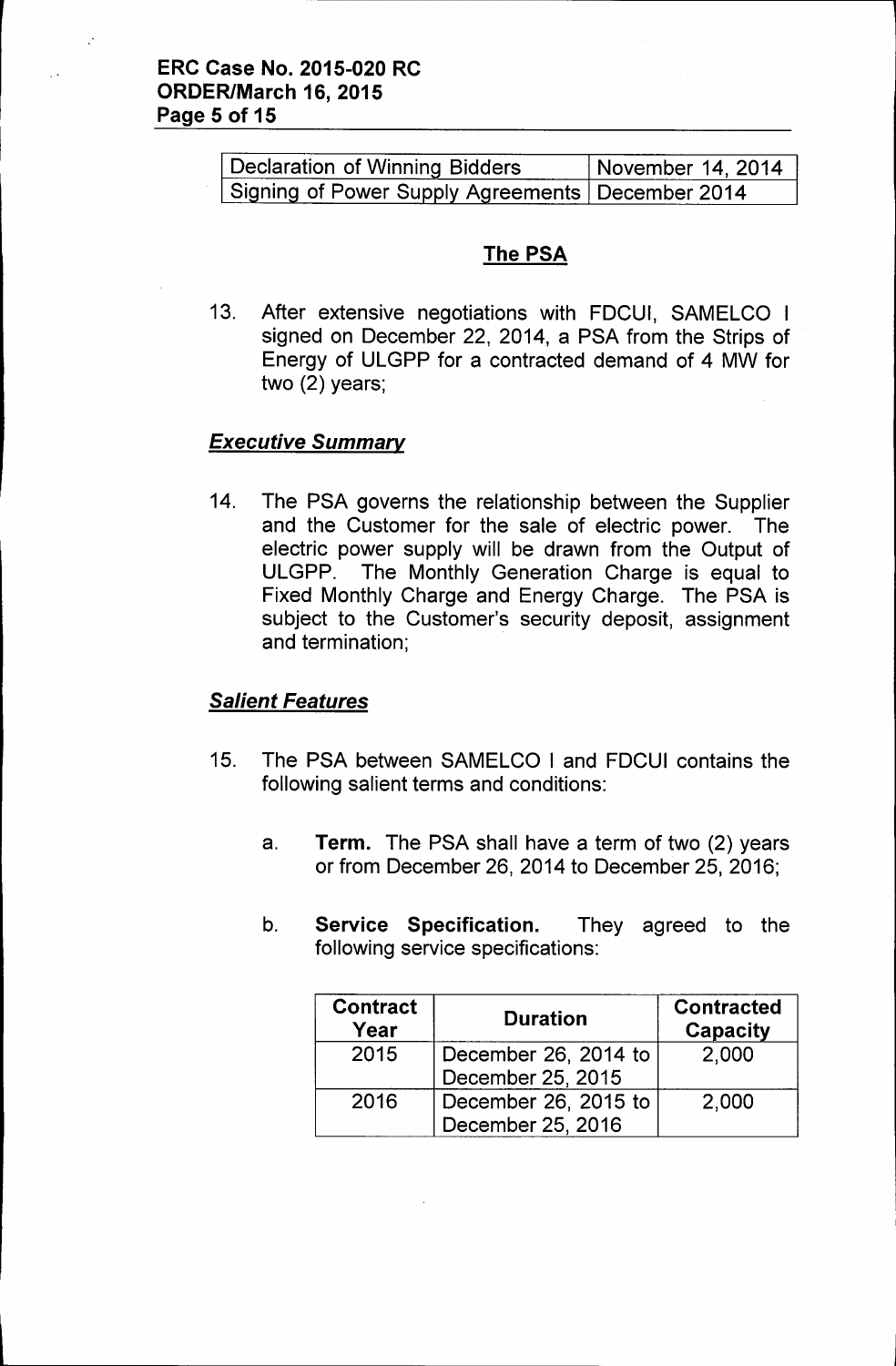Unutilized Contracted Capacity. The unutilized Contracted Capacity of the Buyer may be made available for utilization of other Region 8 ECs or sold to WESM in accordance with its Rules, and Scheduling and Dispatch Protocol of the PSA;

Reallocation of Contracted Capacities Among Region 8. In order to maximize capacity utilization, the Buyer may, from time to time, reallocate other load nodes, its Contracted Capacities in accordance with the WESM, and Scheduling and Dispatch Protocol, provided, that the Buyer shall still be solely and exclusively responsible for the settlement and payment of the Contracted Capacities. All chargers against any Parties, related to the reallocation of the contracted capacities such as but not limited to, Value-Added Tax (VAT), Local Business Tax, WESM Charges, Line Rentals and such other incidental or regulatory charges or penalties as may be imposed shall be for the account of the Buyer;

c. Reduced Generation Output. Should the Contracted Capacity delivered for the Seller by the ULGPP be interrupted or curtailed to a level below its allocated Strips of 40 MW, for the period, due to the fault or lack of generation capacity of the operator of the ULGPP, the Contracted Capacity of the Buyer shall be adjusted proportionately with the other customers of the Seller;

The Total Customers' Contracted Capacity shall be the sum of the Contracted Capacity of the Seller's Customers under a valid and binding power supply contract with the Seller, but not to exceed 40 MW. For this purpose, the Seller shall update the Buyer of its Total Customers' Contracted Capacity;

d. Replacement Power. In case of reduced Generation Output of the ULGPP, the Buyer shall procure Replacement Power at its own costs. The Seller shall cooperate to arrange for Replacement Power from the WESM;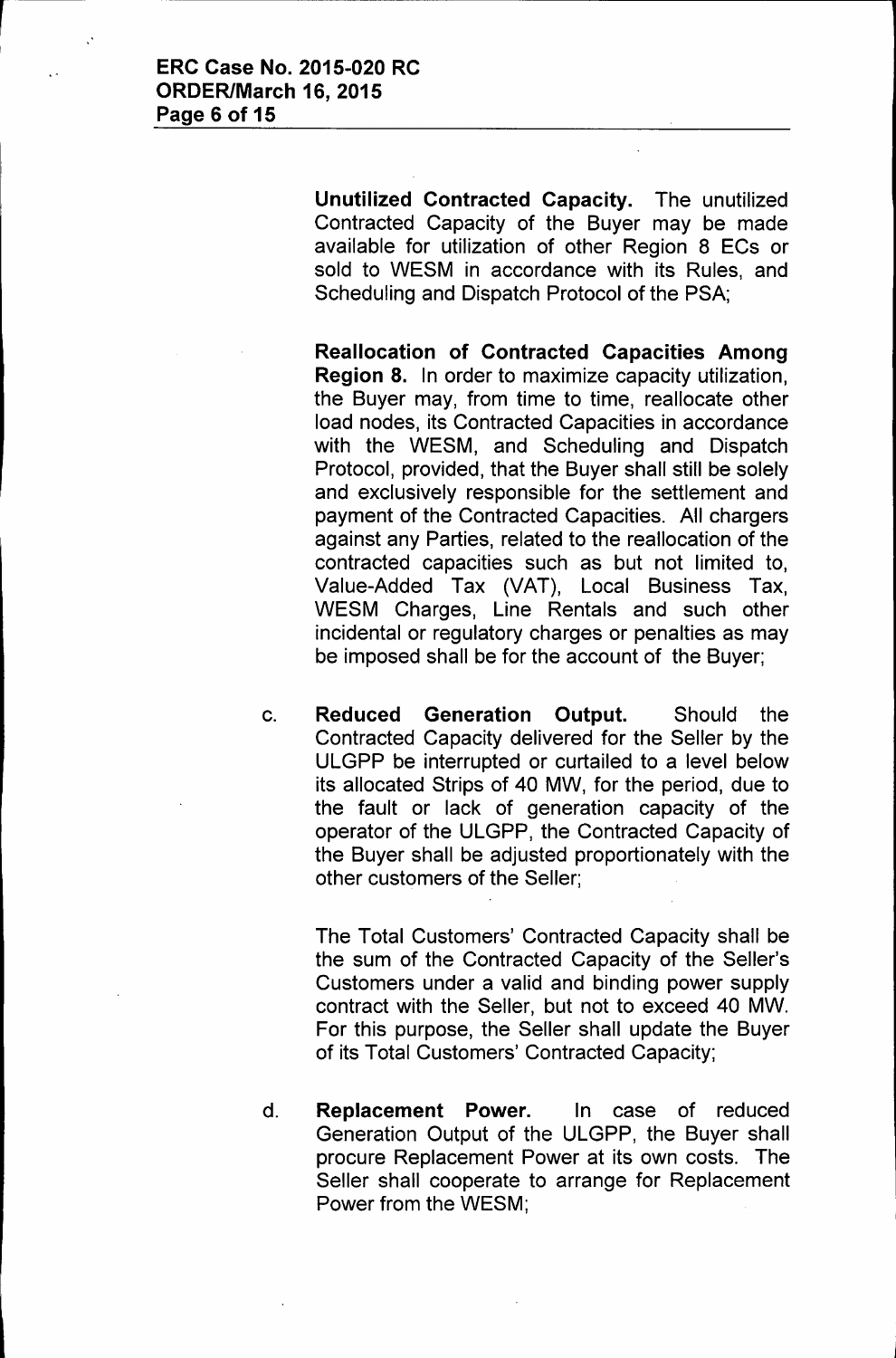e. Contract Price and Total Monthly Charge. The total monthly charge, before taxes, for a billing shall be computed according to the following:

### Total Monthly Charge = Fixed Monthly Charge + Variable Charge

### Fixed Monthly Charge:

Fixed Monthly Charge =  $FMF_{CY}$ \*  $\Sigma(CAP_{Sched}$ \* H<sub>n</sub>)

Where:

| <b>Fixed Monthly Charge</b>     | = Fixed Monthly Payment for<br>Contracted Capacity (CC) in<br>PhP. Expanded VAT<br>(EVAT) of twelve percent<br>(12%) shall be applied to this<br><b>Fixed Monthly Charge</b> |
|---------------------------------|------------------------------------------------------------------------------------------------------------------------------------------------------------------------------|
| $FMF_{CY}$                      | $=$ Fixed Monthly Fee at a given<br>Contract Year (CY) in<br>Php/kWh. $FMF_{CY}$ values are<br>given in the table below                                                      |
| $\mathsf{CAP}_{\mathsf{Sched}}$ | = Scheduled Capacity in kW<br>For Hour n                                                                                                                                     |
|                                 | = CC except during<br>interruption or curtailment as<br>provided under Section 1.2                                                                                           |
| $\mathsf{H}_{\mathsf{n}}$       | = Specific Hour during<br>the<br>billing period                                                                                                                              |

# Energy Charge:

Energy Charge =  $EF_{CY}$ \*  $\Sigma$ (CAP<sub>Sched</sub> + H<sub>n</sub>)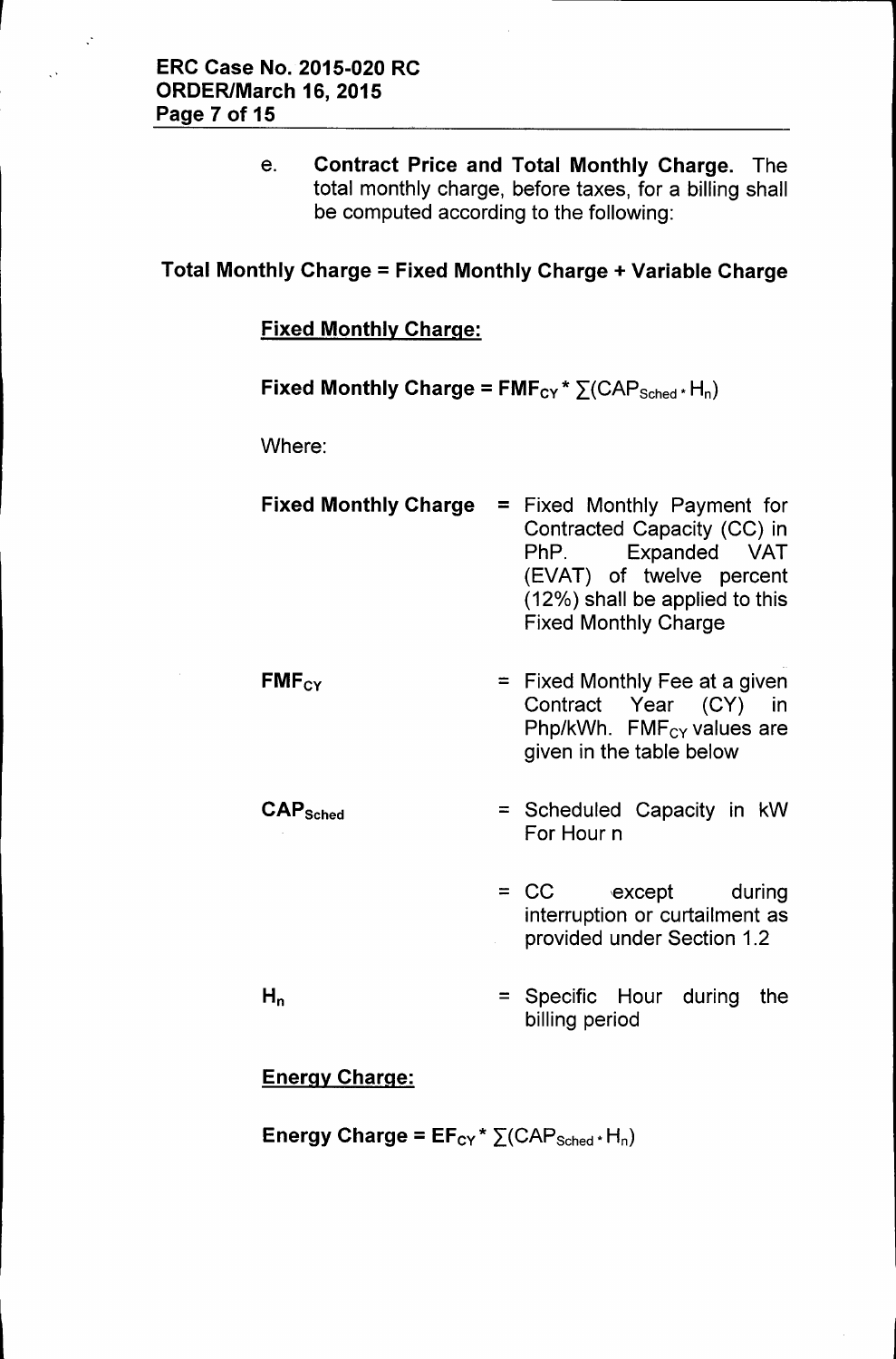Where:

CAPSched

#### Energy Charge

- = Monthly Payment for actual Energy delivered by the Seller to Buyer in Php. ZERO E-VAT shall be applied to this Energy Charge
- = Scheduled Capacity in kW For Hour n

= CC except during interruption or curtailment as provided under Section 1.2

 $=$  Energy Fee at Contract Year (CY= 2015 or CY= 2016) in Php/kWh

 $H_n$ 

**EFcy** 

= Specific Hour during the billing period

The detailed Generation Charge Computation is attached to the application; and

f. Security Deposit. The Buyer shall establish a Security Deposit not later than thirty (30) Business Days after the Effective Date. The Security Deposit shall be equivalent to one hundred percent (100%) of the projected highest monthly Power Bill for the first Contract Year of the Agreement;

RENAGMEC Security Fund. The RENAGMEC Power Corporation (RPC) has established a fund exclusively for the R8 JCPSP Transaction Sellers as an additional security for the amounts payable by the Buyer to the Seller;

If the Security Deposit is insufficient for the amount payable by the Buyer to the Seller, the Seller is entitled to draw the balance from the RENAGMEC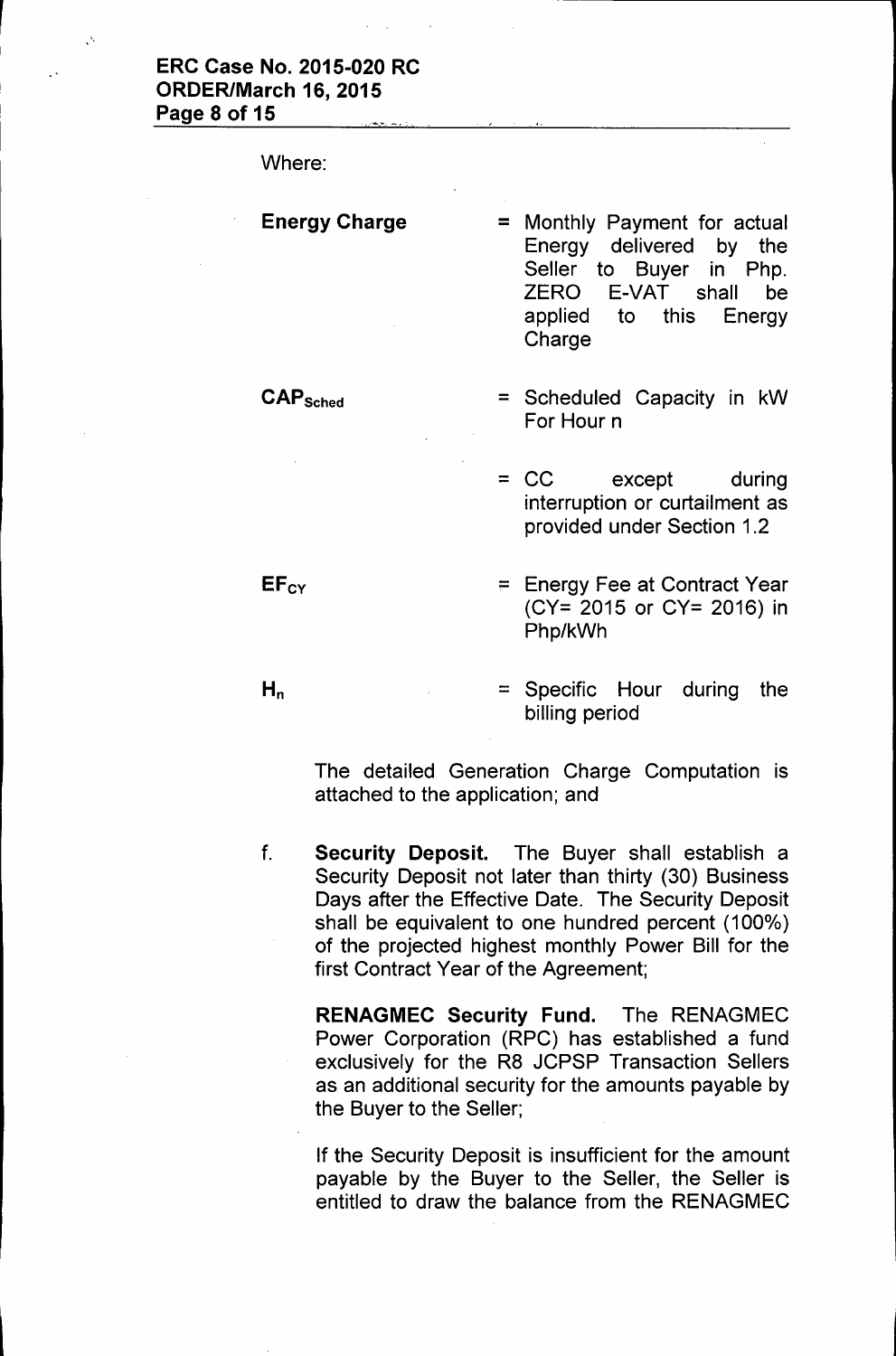Security Fund subject to drawing procedures to be agreed upon by the Parties;

# **Other Related Documents**

16. In further support of the instant application, they submit to the Commission the following documents:

| <b>Annex</b> | <b>Nature of Documents</b>                                                                   |
|--------------|----------------------------------------------------------------------------------------------|
| A            | PSA between SAMELCO I and FDCUI dated                                                        |
|              | December 22, 2014                                                                            |
| B            | SAMELCO I's Certificate of Franchise No. 051                                                 |
|              | dated January 9, 1980                                                                        |
| $\mathbf C$  | SAMELCO I's Certificate of Registration dated                                                |
|              | February 27, 1974                                                                            |
| D            | ALG .<br>Renewable<br>Holdings,<br>Energy                                                    |
|              | Incorporated's Certificate of Incorporation                                                  |
| E            | FDCUI's Certificate of Filing of Amended                                                     |
|              | <b>Articles of Incorporation</b>                                                             |
| F            | <b>FDCUI's General Information Sheet (GIS)</b>                                               |
| G            | FDCUI's latest Audited Financial Statements                                                  |
|              | (AFS)                                                                                        |
| H            | Affidavit of Service of Application (including                                               |
|              | annexes) to the Legislative Body of the City of                                              |
| $H-1$        | Calbayog, Province of Samar                                                                  |
|              | Affidavit of Service (including annexes) to the<br>Legislative Body of the Province of Samar |
| $\mathbf{I}$ | Affidavit of Service (including annexes) to the                                              |
|              | Legislative Body of the City of Makati                                                       |
| $\mathsf J$  | Copy of the Affidavit of Publication                                                         |
| $J-1$        | Copies of newspaper publication of general                                                   |
|              | circulation within the areas where SAMELCO I                                                 |
|              | and FDCUI principally operate                                                                |
| K            | Letter to the PSALM requesting for certification                                             |
|              | of insufficiency of capacity to supply Visayas                                               |
|              | distribution utilities (DUs)                                                                 |
|              | <b>SAMELCO I's Actual and Forecasted Load Data</b>                                           |
| M            | <b>SAMELCO I's Rate Impact Analysis</b>                                                      |
| N            | SAMELCO I's Board Resolution No. 11-S2015                                                    |
| O            | Financial Runs and Payment Schedules to the                                                  |
|              | PSALM (in a sealed envelope)                                                                 |
| P            | <b>PSALM's Notice of Award to FDCUI</b>                                                      |
| Q            | Affidavit of Engr. Roderick Z. Fernandez                                                     |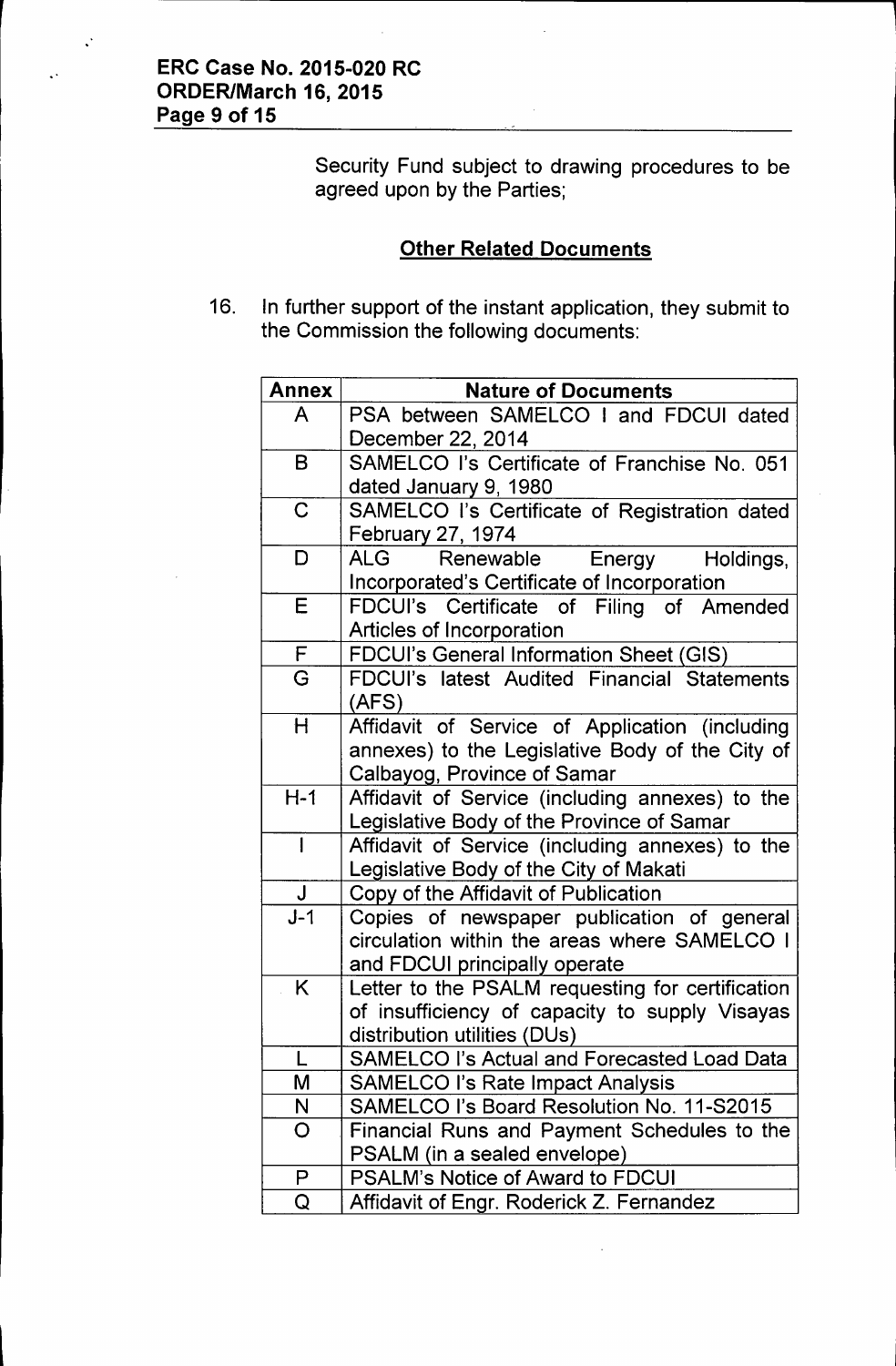### **Allegations in Support of the Motion for Confidential Treatment of Information**

17. The Commission may, upon request of a party and determining that the disclosure of information requested to be treated as confidential information is justified, treat certain information submitted to it as confidential.<sup>2</sup> They are bound by confidentiality agreement prohibiting the disclosure of any business, technical, marketing, operational, organizational, financial or other information and trade secrets and other confidential documents, papers and information.<sup>3</sup> Accordingly, they request before the Commission that **Annex** "0" not be disclosed and be treated as confidential in accordance with Rule 4 of the ERC Rules. This Annex contains confidential information critical to the business operation of FDCUI including trade secrets and business calculations, assumptions and projections;

# **Allegations in Support of the Issuance of Provisional Authority**

- 18. The Certificate of Closing and Effectivity for the turnover of the output of the ULGPP is scheduled to be issued on December 19, 2014. FDCUI commences obligation on  $00:00H$  of December 26, 2014 - the Effectivity Date of the IPPA Agreement dated October 20, 2014. A provisional approval of the PSA with indicative rate, from the Commission will allow FDCUI to perform its obligation to supply the requirements of SAMELCO I and for the latter to receive power from the power plant. The issuance of the provisional authority will allow SAMELCO I to charge and collect the respective fees enumerated in the PSA as well as authorize it to pass on the full amount to its member-consumers;
- 19. Pursuant to the ERC Rules of Practice and Procedures, the Commission may exercise its discretion by granting provisional authority or interim relief prior to a final Decision;

 $2$  Rule 4 - Confidential Information, ERC Rules

<sup>&</sup>lt;sup>3</sup> Article 12.4 of the PSA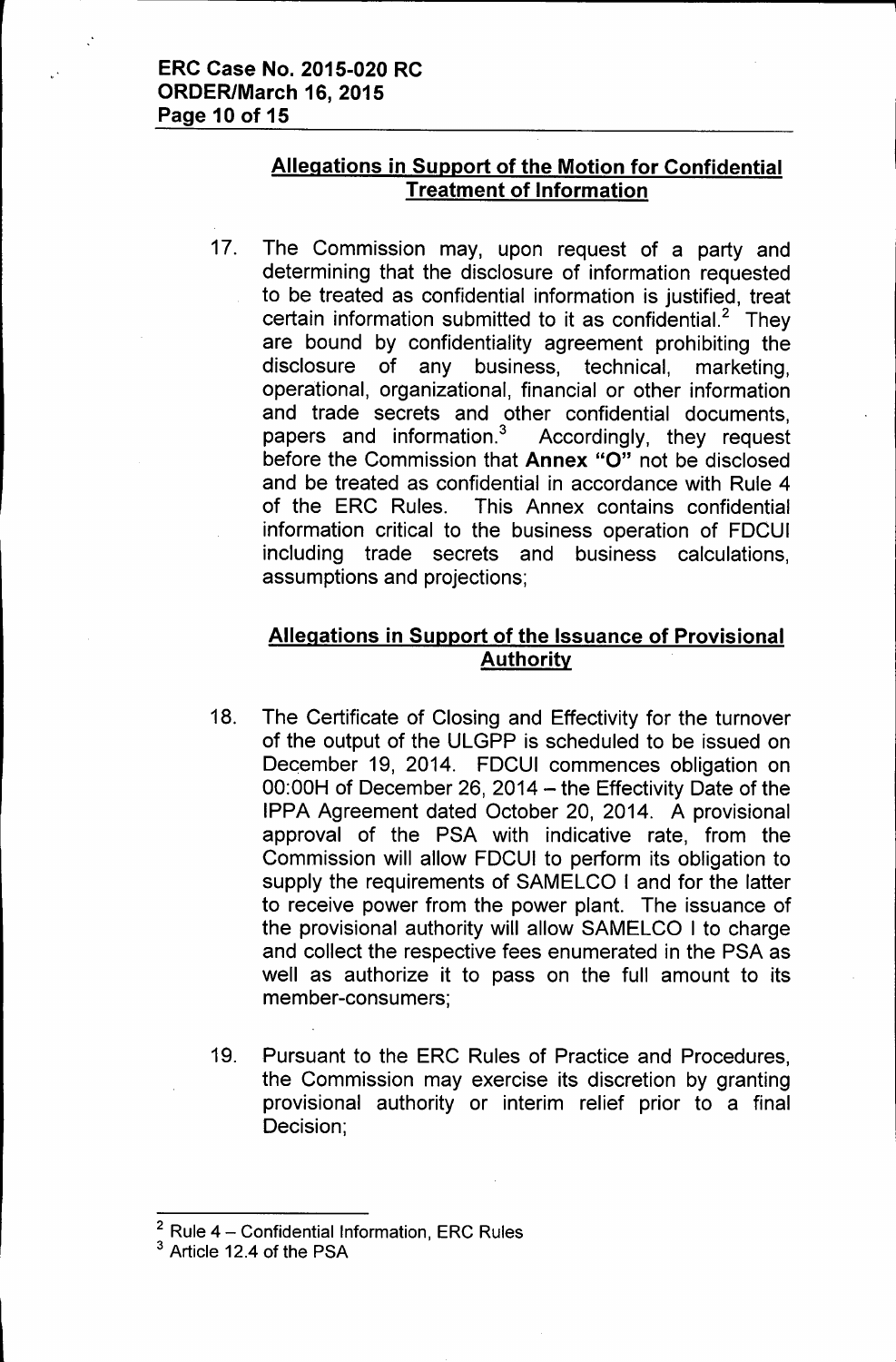20. It is understood that the interim relief sought by them that may be granted by Commission shall be subject to adjustments and other conditions that may be imposed after hearing and final determination; and

#### **Prayer**

- 21. Thus, they pray, that the Commission:
	- 20.1 Approve their dully negotiated PSA;
	- 20.2 Issue an Order: a) treating Annex "0" and the information contained therein as confidential; b) directing their non-disclosure pursuant to Rule 4 of the ERC Rules; and c) prescribing the guidelines for the protection thereof;
	- 20.3 Provisionally approve their PSA as well as a provisional authority authorizing SAMELCO I to pass on the full amount of the fees and charges under the said PSA to its member-consumers; and
	- 20.4 After trial on the merits, issue a permanent approval of their PSA between which would authorize SAMELCO I to charge and collect the fees under the said PSA as well as authorize it to pass on the full amount to its member-consumers.

Finding the said application to be sufficient in form and in substance with the required fees having been paid, the same is hereby set for initial hearing, expository presentation, pre-tria conference and evidentiary hearing on April 14, 2015 (Tuesday) at ten o'clock in the morning (10:00 A.M.) at SAMELCO I's Main Office, Barangay Carayman, Calbayog City, Samar.

SAMELCO I and FDCUI are hereby directed to cause the publication of the attached Notice of Public Hearing, at their own expense, twice (2x) for two (2) successive weeks in two (2) newspapers of general circulation in the Philippines, with the date of the last publication to be made not later than ten (10) days before the scheduled date of initial hearing. They are also directed to inform SAMELCO I's member-consumers, by any other means available and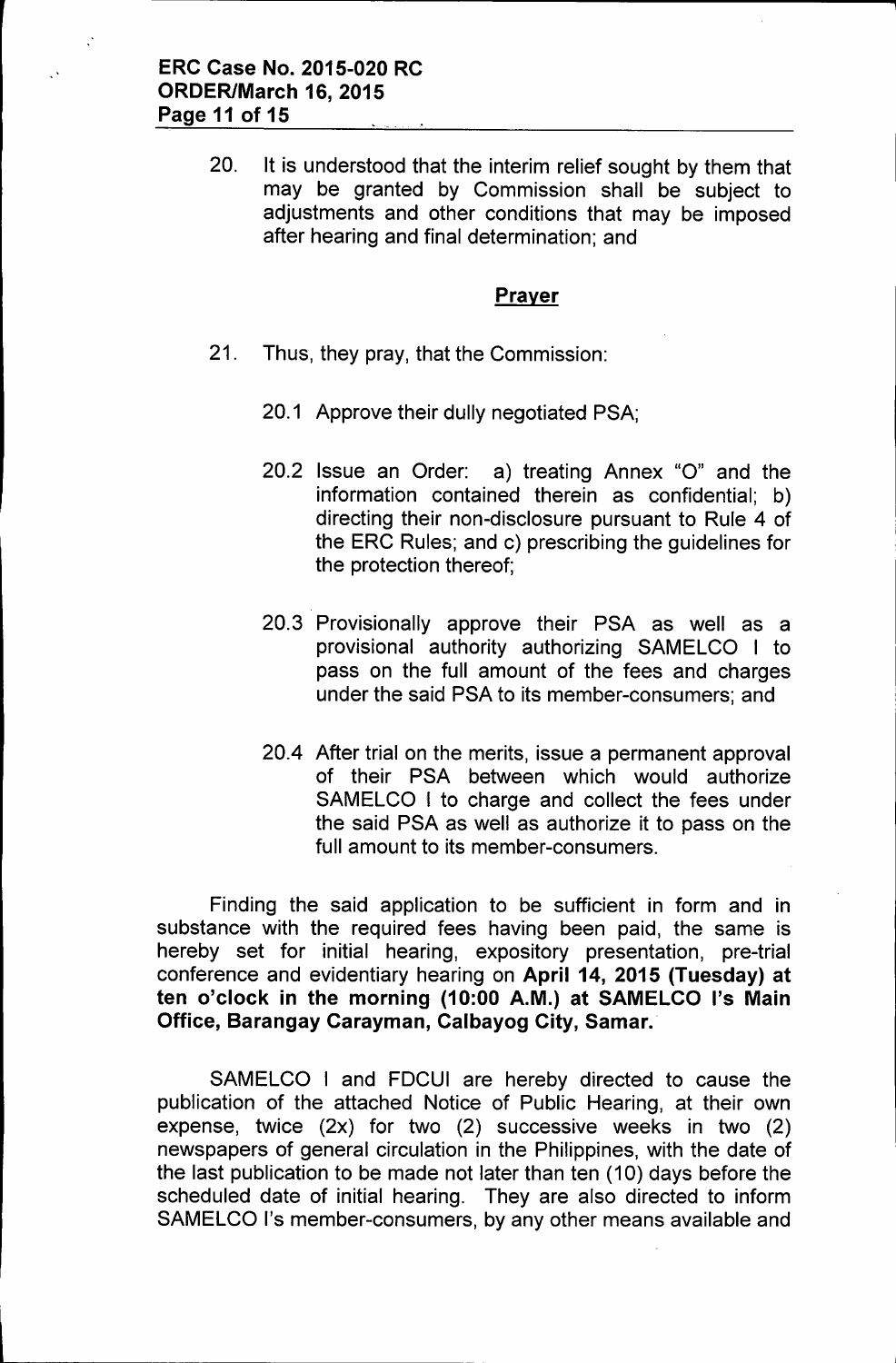### **ERC Case No. 2015-020 RC ORDER/March 16, 2015 Page 12 of 15**

appropriate, of the filing of the instant application, their reasons therefor, and of the scheduled hearing thereon.

Let copies of the application, this Order and the attached Notice of Public Hearing be furnished the Office of the Solicitor General (OSG), the Commission on Audit (COA), and the Committees on Energy of both Houses of Congress. They are hereby requested, if they so desire, to send their duly authorized representatives at the scheduled hearing.

Likewise, let copies of this Order and the attached Notice of Public Hearing be furnished the Offices of the Mayors of the City and Municipalities within the franchise area of SAMELCO I and the Provincial Governor of Samar for the appropriate posting thereof on their respective bulletin boards.

SAMELCO I and FDCUI are hereby directed to furnish all those making requests therefor with copies of the application and its attachments, subject to reimbursement of reasonable photocopying costs.

On the date of the initial hearing and pre-trial conference, SAMELCO I and FDCUI must submit to the Commission their written Compliance with the jurisdictional requirements attaching therewith, methodically arranged and duly marked, the evidences on the actual posting and publication of the Notice of Public Hearing consisting of certifications issued to that effect, signed by the afore-mentioned Mayors and Governor or their duly authorized representatives, bearing the seals of their offices, and the affidavits of the Editors or Business Managers of the newspapers where the said Notice of Public Hearing were published together with the complete issues of the said newspapers, and such other proofs of compliance with the requirements of the Commission.

SAMELCO I and FDCUI and all interested parties are directed to submit, at least five (5) days before the date of initial hearing and pre-trial conference, their respective Pre-trial Briefs containing, among others:

- (a) a summary of admitted facts and proposed stipulation of facts;
- (b) the issues to be tried or resolved;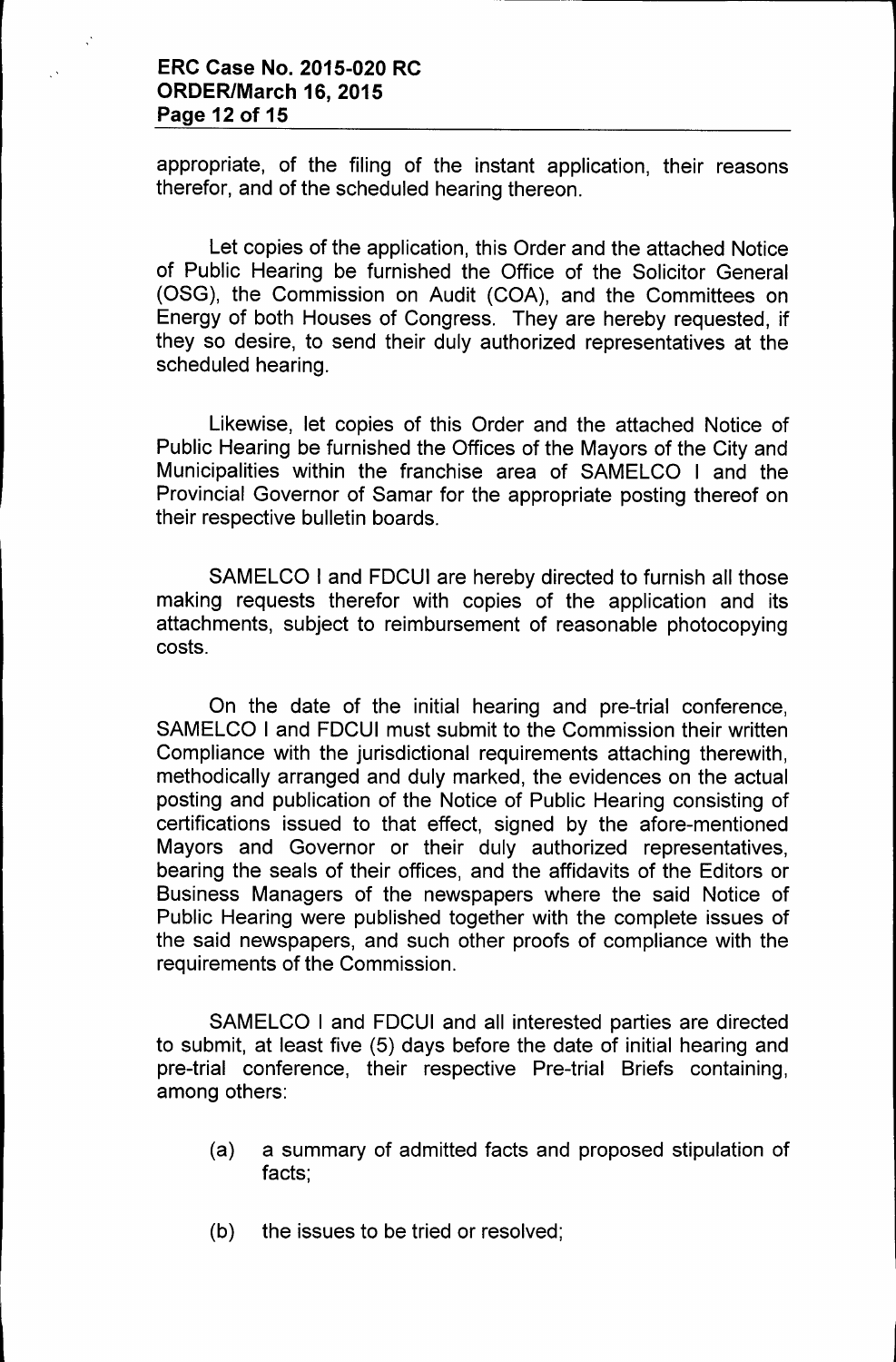- (c) the documents or exhibits to be presented, stating the purposes and proposed markings thereof; and
- (d) the number and names of the witnesses, with their written testimonies in an individual affidavit form, to be attached to the Pre-trial Brief.

Failure of SAMELCO I and FDCUI to submit the required Pretrial Brief and Judicial Affidavits of their witnesses within the prescribed period shall be a ground for cancellation of the scheduled hearing, and the resetting of which shall be six (6) months from said date of cancellation.

As part of the pre-trial conference, SAMELCO I and FDCUI must also be prepared to make an expository presentation of their application, aided by whatever communication medium that they may deem appropriate for the purpose, in order to put in plain words and explain, for the benefit of the member-consumers and other concerned parties, what the application is all about and the reasons and justifications being cited in support thereof.

### SO ORDERED.

Pasig City, March 16,2015.

FOR AND BY AUTHORITY OF THE COMMISSION:

*,~ J1.(~* ZENAIDA G. CRUZ-DUCUT Chairperson *pt* 4

r/m/SAMELCO I and FDCUI/PSA/2015-020 RC/initial order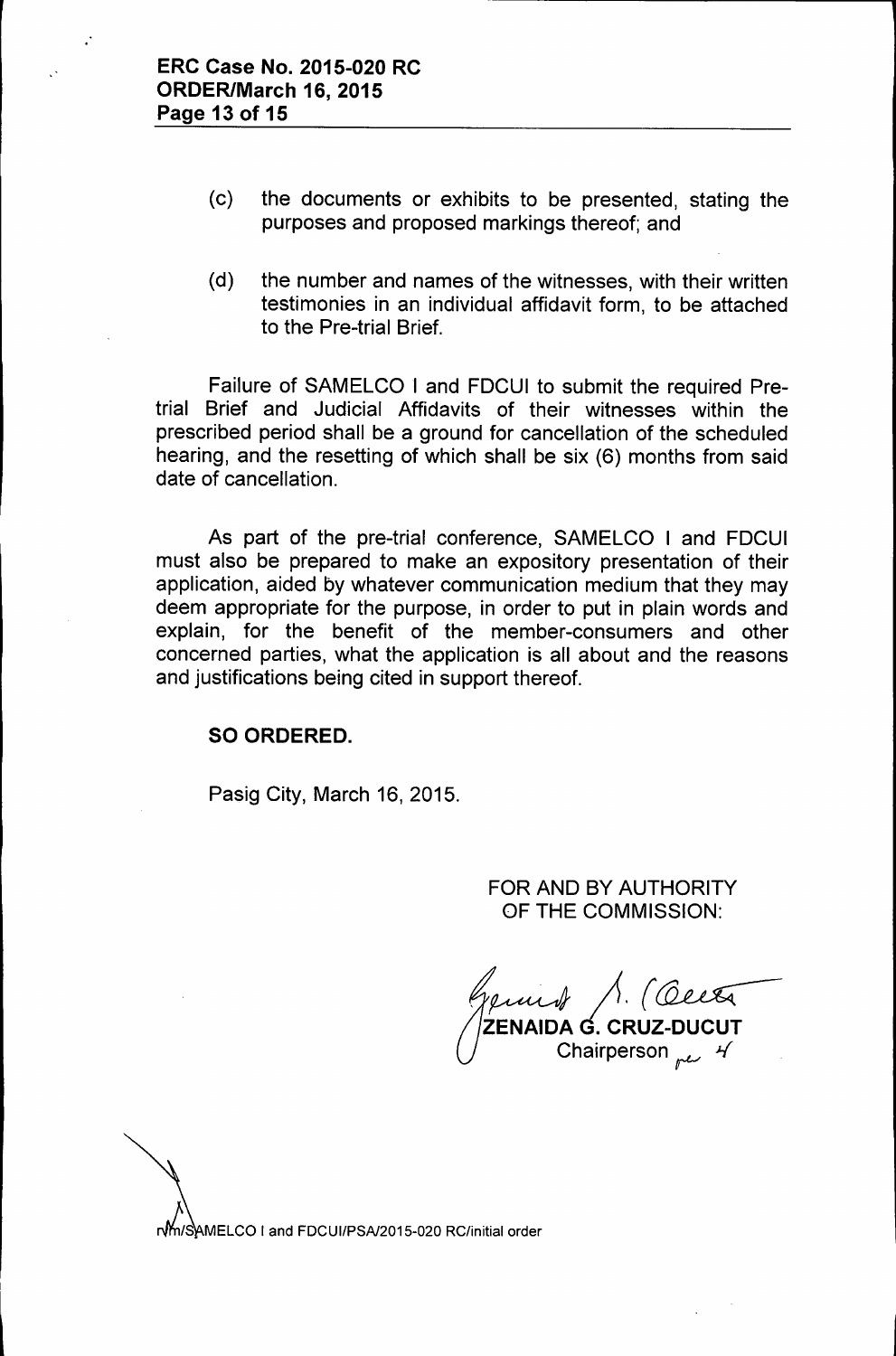Copy Furnished:

.'

."

1. Quiason, Makalintal, 8arot, Torres, Ibarra and Sison Attn: Atty. Manuel L.M. Torres Atty. Miguel K. Mathay

**Counsel for SAMELCO I** 21<sup>st</sup> Floor, Robinsons Equitable Tower, 4 ADB Avenue corner Poveda St., Pasig City

- 2. Atty. Renato R. Vehemente *Counsel for FDCUI* 23<sup>rd</sup> Floor, PBCom Tower, 6795 Ayala Avenue corner V.A. Rufino Street, Makati City
- 3. Samar I Electric Cooperative, Inc. (SAMELCO I) Barangay Carayman, Calbayog City, Samar
- 4. FDC Utilities, Incorporated (FDCUI) 23<sup>rd</sup> Floor, PBCom Tower, 6795 Ayala Avenue corner V.A. Rufino St., Makati City
- 5. Office of the Solicitor General 134 Amorsolo Street, Legaspi Village, Makati City
- 6. Commission on Audit Commonwealth Avenue, Quezon City
- 7. Senate of the Philippines Senate Committee on Energy GSIS Bldg., Roxas Blvd., Pasay City
- 8. House of Representatives House of Representatives Committee on Energy Batasan Hills, Quezon City
- 9. Office of the City Mayor Calbayog City, Samar
- 10. Office of the Municipal Mayor Almagro, Samar